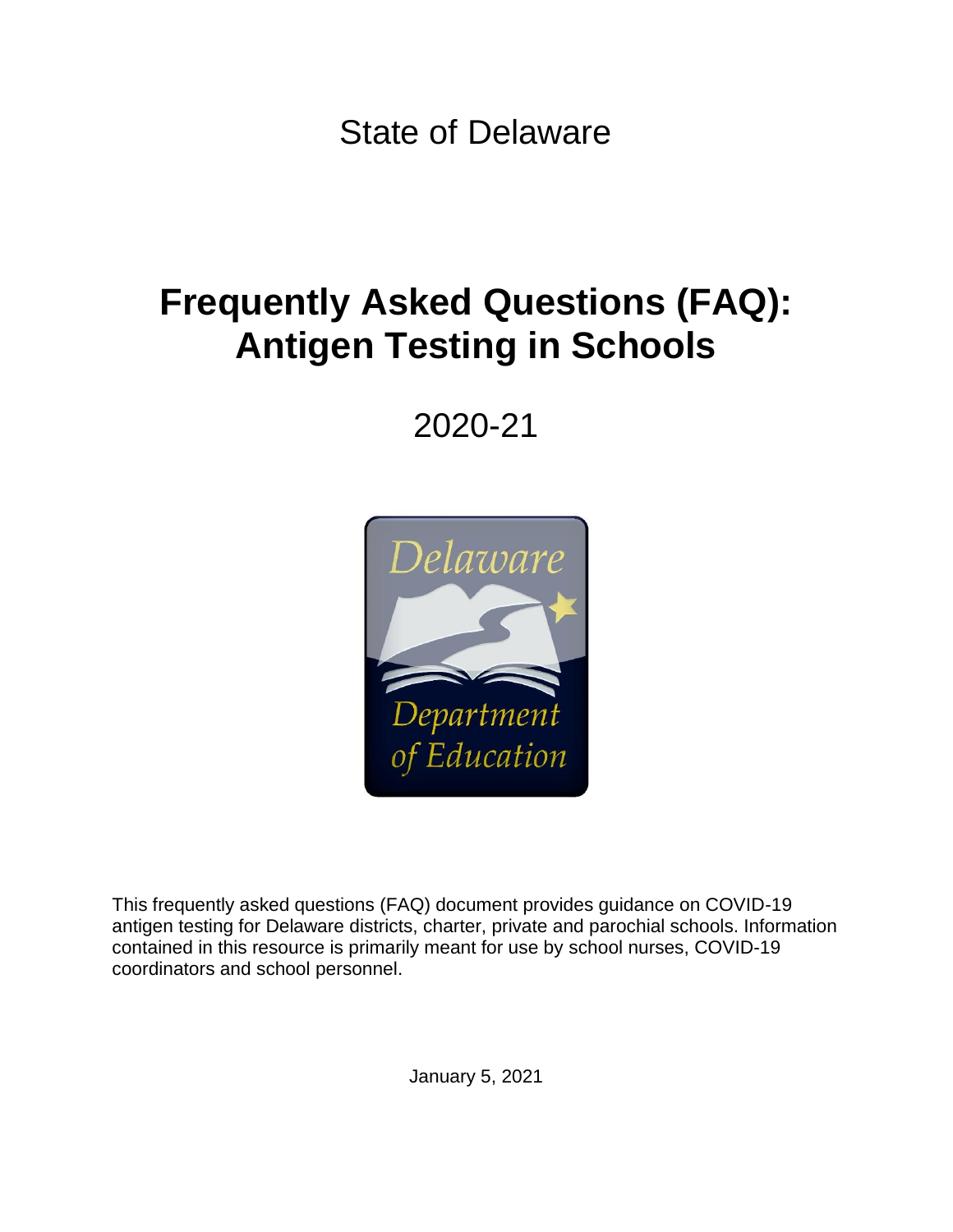# **GETTING STARTED**

# *What is antigen testing and how does it work?*

Antigen tests use a quick analysis to detect active virus in individuals, returning results within 15 minutes. In schools, antigen tests can be used on-site, sometimes referred to as "point-of-care" for the entire asymptomatic population without known exposure to detect previously unidentified positive individuals. If an individual does test positive, the school can quickly isolate that person, quarantine close contacts, and thereby reduce the risk of viral transmission. In a school setting, antigen testing is used more as a *screening tool* to identify potentially positive individuals, not as a *diagnostic tool* as it might be used in healthcare settings.

Modeling studies have demonstrated that point-of-care or self-administered surveillance tests with fast turnaround time *or* frequent testing have high epidemiological value and can significantly mitigate transmission of cases in schools. These high-frequency tests of asymptomatic populations hold significant promise in stopping the spread of disease. For more information on antigen testing, please see: [https://www.cdc.gov/coronavirus/2019-ncov/lab/resources/antigen-tests-guidelines.html.](https://www.cdc.gov/coronavirus/2019-ncov/lab/resources/antigen-tests-guidelines.html)

# *How do schools initiate on-site antigen testing?*

COVID coordinators/lead school nurse or school/district administrators can contact Susan Haberstroh at [susan.haberstroh@delaware.gov,](mailto:susan.haberstroh@delaware.gov) charter schools can contact Kendall Massett at [kendallm@decharternetwork.org,](mailto:kendallm@decharternetwork.org) and private/parochial schools can contact Dana Carr at [dana.carr@delaware.gov](mailto:dana.carr@delaware.gov) to initiate. DDOE has also developed<https://www.doe.k12.de.us/Page/4243> to assist districts, charters, private and parochial schools with implementation.

DPH will provide the test materials, which may include an analyzer (for BD Veritor test) or test cards (for Abbott BinaxNOW). As of December 2020, DPH has sufficient supplies for antigen testing until at least through the 2020-2021 school year. DPH will work with schools to determine the best approach, supplies and equipment that might be needed, facilitate scheduling, and address any outstanding questions.

For the first two weeks of the testing, DPH will serve as the ordering physician.

# *Who will provide medical advice and support after the first two weeks?*

DPH recommends that schools/districts identify a community-based ordering provider (MD/DO, PA, NP) to provide any necessary guidance or assistance related to interpreting tests or other medical matters. This individual might be associated with a local medical practice or health care system associated with a school-based wellness center (if applicable), or be a medical provider with an association to the school from the community.

Please contact Dana Carr at [dana.carr@delaware.gov](mailto:dana.carr@delaware.gov) for assistance in identifying a sponsoring volunteer healthcare partner if the district/school is unable to do so.

# *How do we know how many test units or analyzers we will need?*

DPH will work with districts/schools to identify and provide the optimal number of tests/analyzers on an ongoing basis. Factors to consider include the total number of students to be tested, cadence or frequency of testing, or available support for oversight.

For the BD Veritor analyzer, DPH recommends 1 unit per 1,000 students to begin. Analyzers can be shared between school buildings or between individual schools (i.e. three small charter schools may collaborate and share the test analyzer between them).

For those using the Abbott BinaxNOW tests, DPH will work with the district or school to determine supply needs commensurate with the operational testing plan.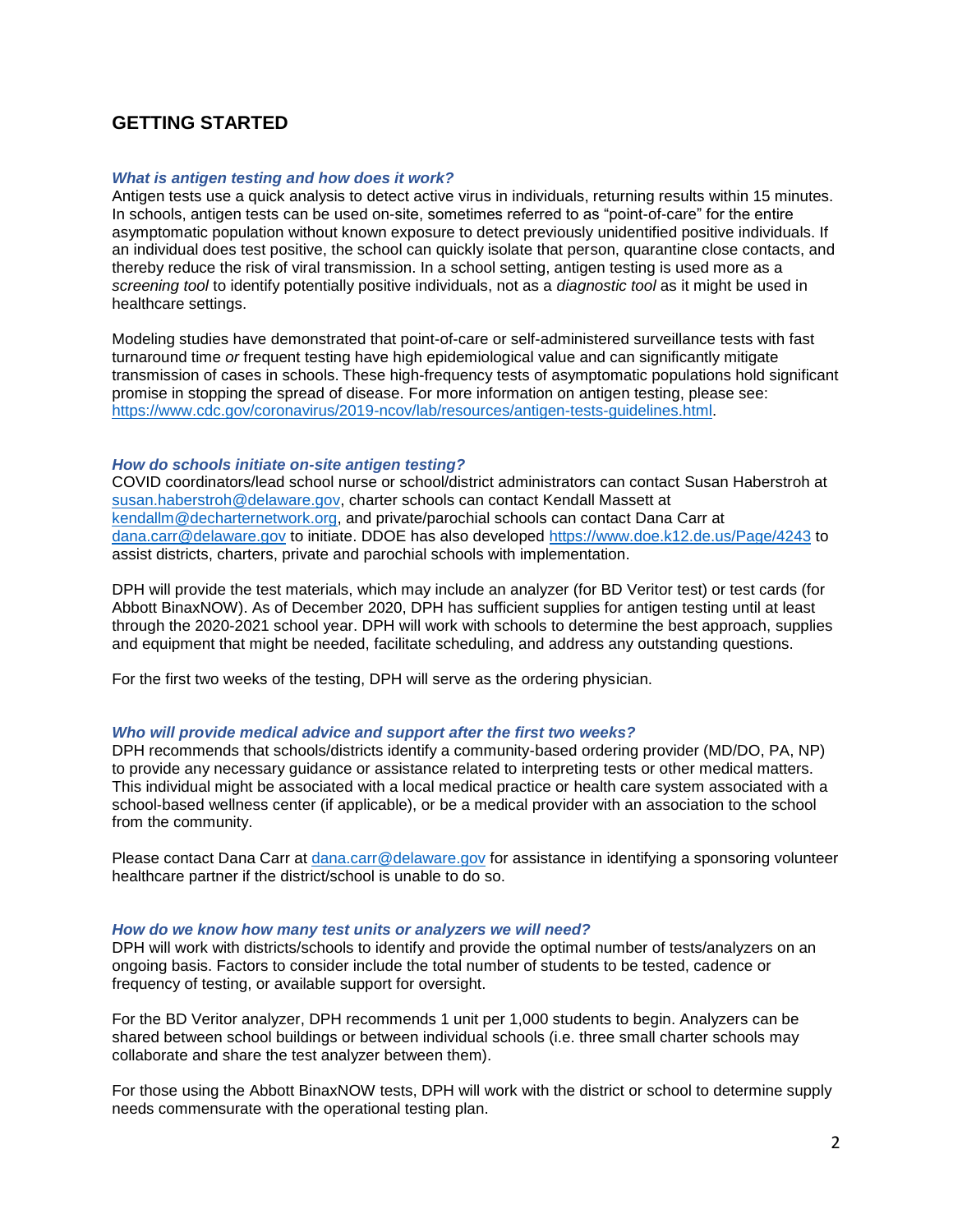## *How would we get more supplies?*

The lead school nurse/COVID coordinator will work with DPH to determine an adequate supply of tests based on the testing plan. DPH will provide a two-week supply of tests at a time. As this initial supply is depleted, the districts/schools will re-order additional supplies using the SHOC Resource Request Form, at which time they will indicate their ordering provider for continued testing.

## *Who needs to oversee the process on-site?*

The lead school nurse or an assigned individual can serve as the primary point of contact for a district or school with support from school-level nurses as needed for the day-to-day testing logistics and protocols. The actual testing administration, management of materials from classes, collection of samples, etc. may be overseen by the school nurse, if time allows, or other staff and/or volunteers may provide support and oversight to students in collecting samples and completing the testing analysis. Older students are likely able to effectively manage their own sample collection and management.

# *Does an individual need training before overseeing testing?*

Online training is available and recommended for anyone supporting testing efforts.

For the Abbott BinaxNow test, training and information is available at: [https://www.globalpointofcare.abbott/en/support/product-installation-training/navica-brand/navica](https://www.globalpointofcare.abbott/en/support/product-installation-training/navica-brand/navica-binaxnow-ag-training.html)[binaxnow-ag-training.html](https://www.globalpointofcare.abbott/en/support/product-installation-training/navica-brand/navica-binaxnow-ag-training.html)

For BD Veritor test, training and information is available at:<https://www.bdveritor.com/training/>

# *Do we need any special approval or certifications?*

Test sites will need to apply for a waiver from The Centers for Medicare & Medicaid Services (CMS) Clinical Laboratory Improvement Amendments (CLIA), which regulates the quality that all laboratories must meet. For an initial applicant, the CLIA Initial Application must be completed so that testing sites can manage the accuracy, reliability, and timeliness of patient test results.

For more information on obtaining a CLIA waiver and the form to complete, please see: [https://www.cms.gov/files/document/cms-clia-laboratory-quick-start-guide-remediated.pdf.](https://www.cms.gov/files/document/cms-clia-laboratory-quick-start-guide-remediated.pdf)

## *Do we need to get parental consent?*

Yes, participating students must have consent from a parent/guardian or if over 18 years old, can provide consent. Sample consent forms are available upon request from Susan Haberstroh at [susan.haberstroh@delaware.gov.](mailto:susan.haberstroh@delaware.gov) They can be signed and collected in paper format or electronically using a system such as DocuSign or similar.

## *How accurate are antigen tests in detecting the virus?*

SARS-CoV-2 antigen tests are generally less sensitive than the tests given in the community setting, which are nucleic acid viral tests that use reverse transcription polymerase chain reaction (RT-PCR). Although antigen tests are considered to be highly sensitive and specific to detecting active virus, cases of false positives have been reported.

Because of the risk of false positives, the Delaware Division of Public Health (DPH) recommends using the antigen testing as a screening tool with confirmatory PCR testing within 48 hours of the positive antigen test.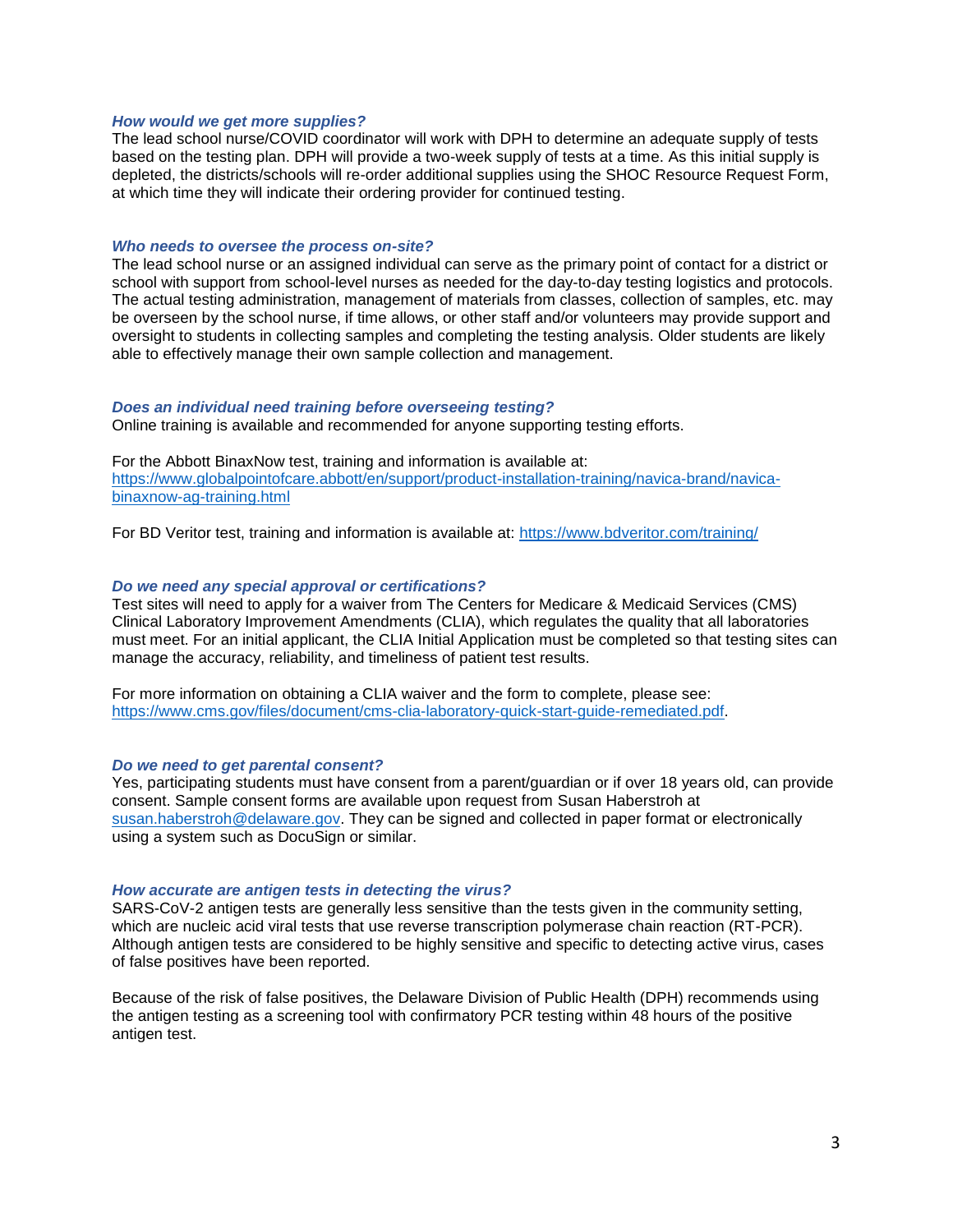# **TESTING PROCEDURES**

## *How is the test conducted or administered?*

The test is a nasal swab, which may be administered to a student by an adult; an older students may administer to themselves independently.

For more information on administering the BD Veritor test, please see: [https://www.bdveritor.com/wordpress/wp-content/uploads/2020/08/BD-Veritor-System-for-Rapid-](https://www.bdveritor.com/wordpress/wp-content/uploads/2020/08/BD-Veritor-System-for-Rapid-Detection-of-SARS-Co-V-2-Instructions-for-Use.pdf)[Detection-of-SARS-Co-V-2-Instructions-for-Use.pdf.](https://www.bdveritor.com/wordpress/wp-content/uploads/2020/08/BD-Veritor-System-for-Rapid-Detection-of-SARS-Co-V-2-Instructions-for-Use.pdf)

For more information on administering the Abbott BinaxNOW, please see: [https://www.globalpointofcare.abbott/en/support/product-installation-training/navica-brand/navica](https://www.globalpointofcare.abbott/en/support/product-installation-training/navica-brand/navica-binaxnow-ag-training.html)[binaxnow-ag-training.html.](https://www.globalpointofcare.abbott/en/support/product-installation-training/navica-brand/navica-binaxnow-ag-training.html)

## *Do staff need to wear specific personal protective equipment (PPE) to administer the tests?*

Staff administering tests or handling samples should wear a medical facemask and gloves. Gloves should be disposed of as regular garbage and do not need to be included as biohazardous waste.

## *Are other supplies needed during testing?*

Staff may want to have a stopwatch (separate from a phone), pens, name labels for samples, a trash can, and information sheets ready for the testing day.

## *How is the result analyzed?*

For the BD Veritor, test cartridges develop for 15 minutes before being placed into an analyzer, which outputs a reading of positive or negative.

For the Abbott BinaxNOW, test cards develop for 15 minutes and read directly—two lines indicates a positive result, one line a negative result.

## *Can we use these tests on symptomatic students?*

The primary purpose of the testing is for *asymptomatic* students. Symptomatic students should be immediately isolated and sent home from school pending clearance by a licensed medical professional.

## *Can teachers be part of testing?*

At this time, all K-12 teachers have access to routine, periodic testing through Vault. DPH recommends that these tests be used primarily for students.

## *How often should students be tested?*

This will depend on the makeup of the school and the number of students learning in person or participating in extra-curricular activities. Depending on the number of students, districts/schools may prioritize populations by grade level (focusing on secondary students, for example), student groups (such as students with special needs who cannot wear face coverings or remain socially distant), or individuals who interact with others more (such as sports teams or students who see multiple support staff).

DPH recommends students be tested once per month, potentially on a rotating basis. Districts/schools should develop an operational plan for testing before beginning.